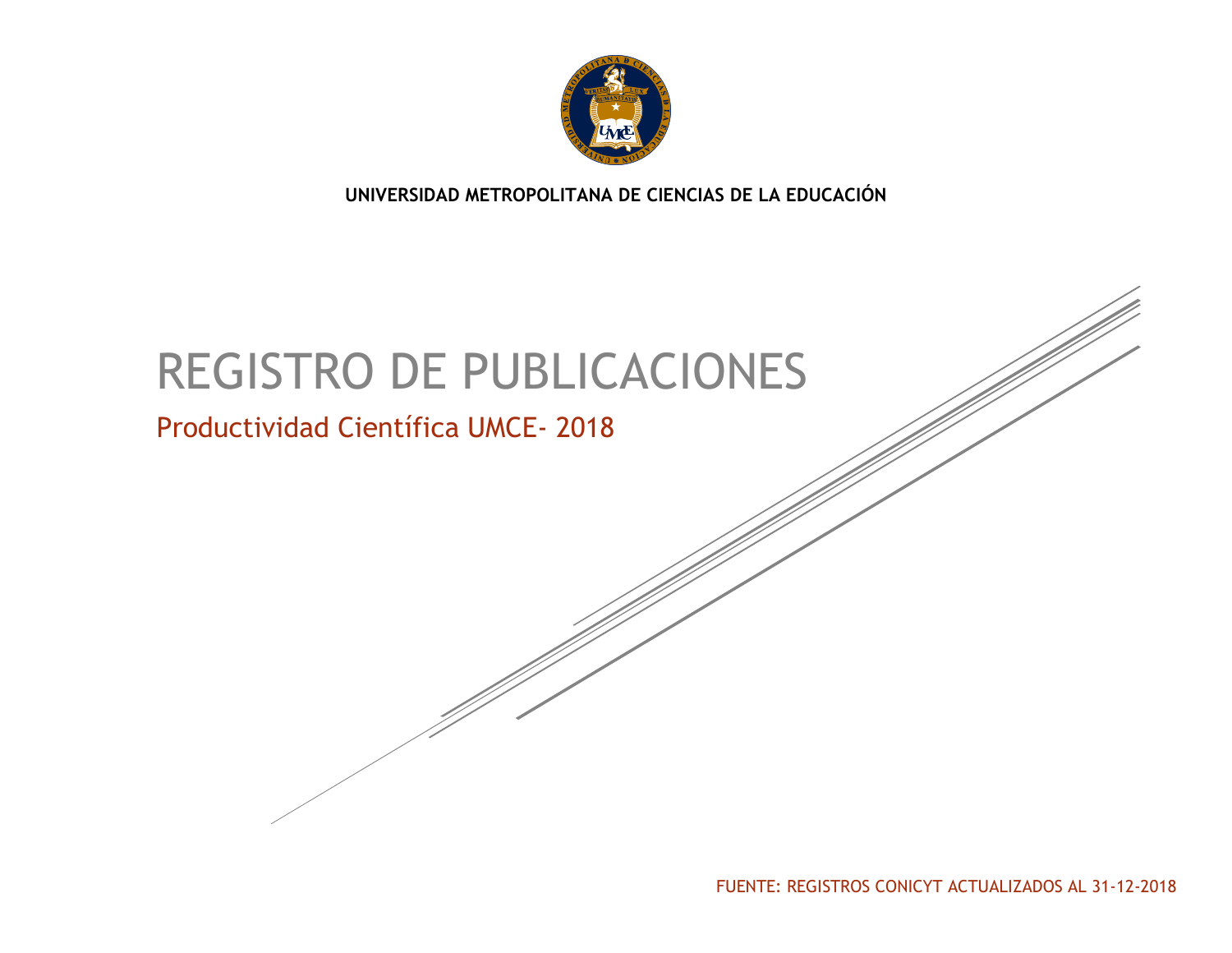



**Productividad Científica Universidad Metropolitana de Ciencias de la Educación, año 2018 (Fuente: Registros CONICYT actualizados al 31/12/2018)**

| <b>FACULTAD</b>                           | <b>WoS</b> | <b>Scopus</b>  | <b>SciELO Chile - No WoS</b> | <b>TOTAL</b> |
|-------------------------------------------|------------|----------------|------------------------------|--------------|
| <b>ARTES Y EDUCACIÓN</b><br><b>FÍSICA</b> |            | $\overline{2}$ |                              | 8            |
| <b>CIENCIAS BÁSICAS</b>                   | 18         |                |                              | 27           |
| <b>FILOSOFÍA Y EDUCACIÓN</b>              | 4          |                |                              |              |
| HISTORIA, GEOGRAFÍA Y<br><b>LETRAS</b>    |            |                |                              |              |
| <b>OTROS</b>                              |            |                |                              |              |
| <b>TOTAL</b>                              | 31         | 16             |                              | 50           |

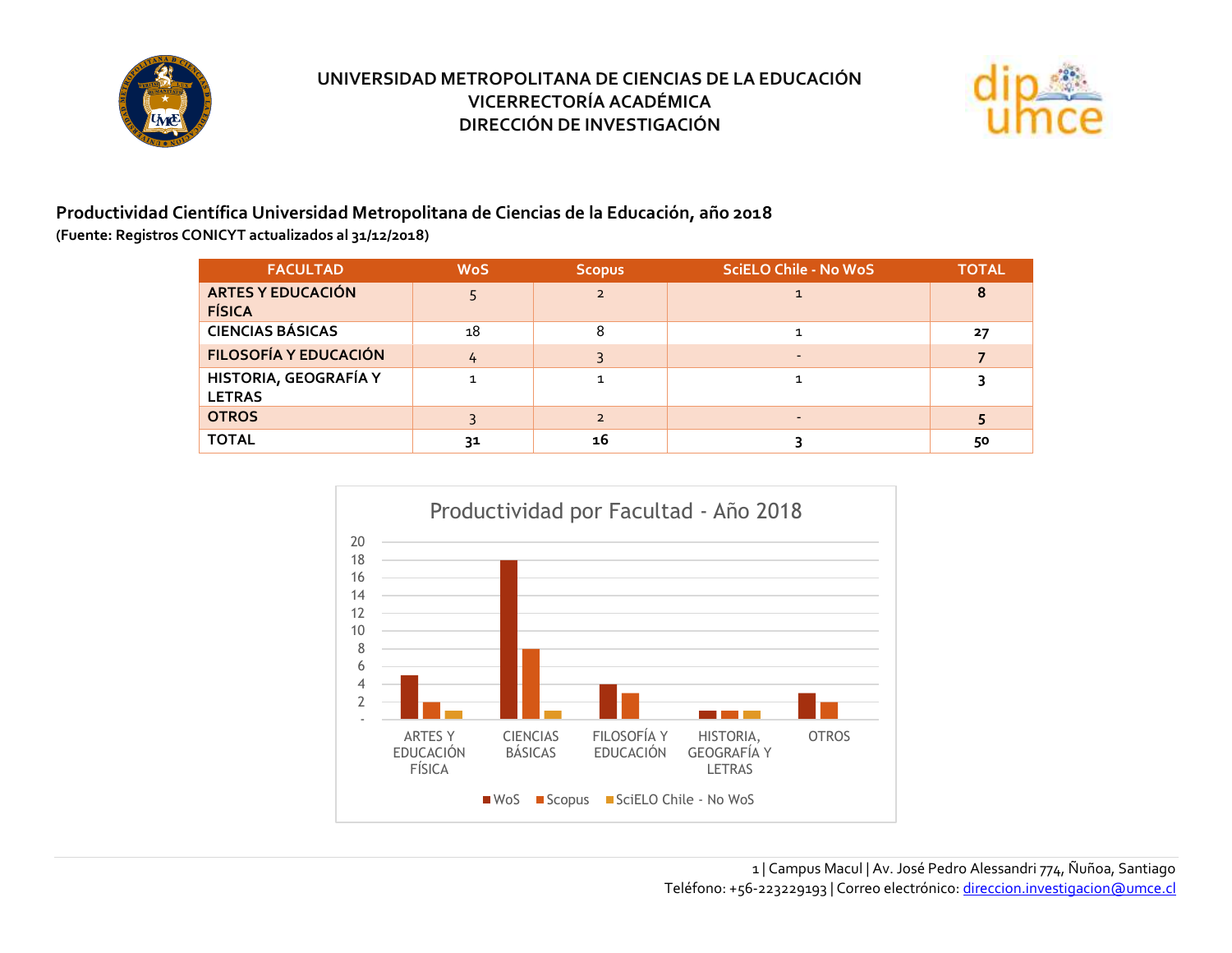



#### **Productividad Científica Universidad Metropolitana de Ciencias de la Educación, año 2018 (Fuente: Registros CONICYT actualizados al 31/12/2018)**

| $N^{\circ}$    | <b>AUTOR/ES</b>                                                                                                                                                                                                     | <b>DEPARTAMENTO</b>    | <b>FACULTAD</b>                                     | <b>TÍTULO</b>                                                                                                                 | <b>REFERENCIA</b>                                                                   | <b>INDEXACIÓN</b> |
|----------------|---------------------------------------------------------------------------------------------------------------------------------------------------------------------------------------------------------------------|------------------------|-----------------------------------------------------|-------------------------------------------------------------------------------------------------------------------------------|-------------------------------------------------------------------------------------|-------------------|
| $\mathbf{1}$   | Barrientos, Lorena;<br>Allende, Patricio, Pastrian,<br>Juan; Angel Laguna-<br>Bercero, Miguel;<br>Rodriguez-Becerra, Jorge;<br>Caceres-Jensen, Lizethly                                                             | QUÍMICA                | <b>CIENCIAS</b><br><b>BÁSICAS</b>                   | Controlled Ag-TiO2 heterojunction<br>obtained by combining physical vapor<br>deposition and bifunctional surface<br>modifiers | Journal of Physics and<br>Chemistry of Solids, 2018;<br>119:<br>WOS:000432765100019 | <b>WoS</b>        |
| $\overline{2}$ | Bernal-Sore, Izela; Diaz-<br>Castro, Francisco; Donoso-<br>Barraza, Camila; Porras,<br>Omar; Troncoso, Rodrigo;<br>Navarro-Marquez, Mario;<br>Lavandero, Sergio;<br>Troncoso, Rodrigo; Osorio-<br>Fuentealba, Cesar | KINESIOLOGÍA           | <b>ARTES Y</b><br><b>EDUCACIÓN</b><br><b>FÍSICA</b> | Mifepristone enhances insulin-stimulated<br>Akt phosphorylation and glucose uptake in<br>skeletal muscle cells                | Molecular and Cellular<br>Endocrinology, 2018; 461:<br>(C)<br>WOS:000424309100028   | <b>WoS</b>        |
| $\overline{3}$ | Bora, Biswajit; Jain, Jalaj;<br>Avaria, Gonzalo, Moreno,<br>Jose; Soto, Leopoldo;<br>Aguilera, A.; Gupta,<br>Suryakant B.                                                                                           | <b>SIN INFORMACIÓN</b> | <b>SIN</b><br><b>INFORMACIÓN</b>                    | Development, Characterizations, and<br>Applications of a Hand Touchable DC<br>Plasma Needle for Biomedical<br>Investigation   | leee Transactions on<br>Plasma Science, 2018; 46:<br>(5)<br>WOS:000431521100004     | <b>WoS</b>        |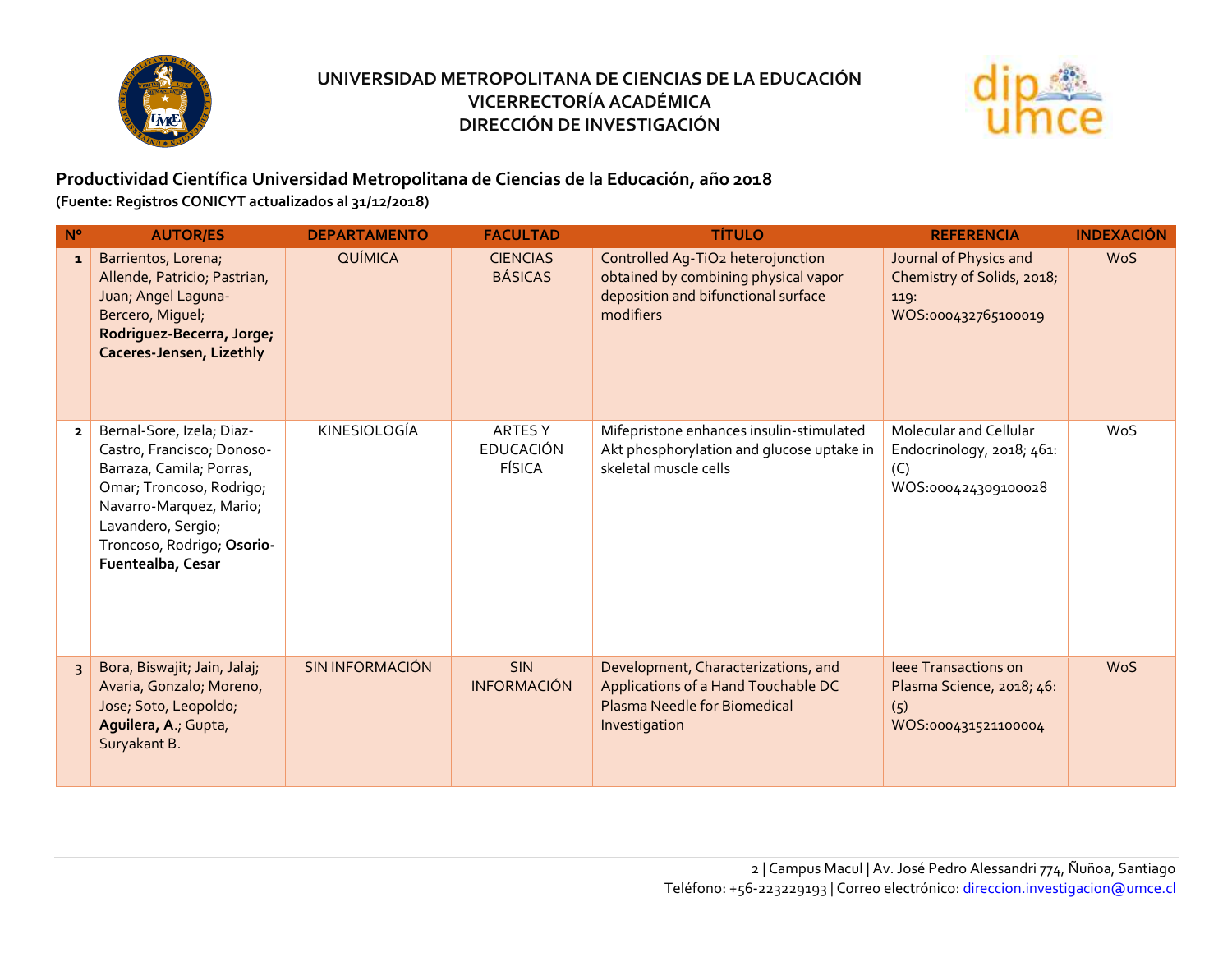



| $N^{\circ}$    | <b>AUTOR/ES</b>                                                                                                                                                                                 | <b>DEPARTAMENTO</b>            | <b>FACULTAD</b>                                    | <b>TÍTULO</b>                                                                                                                                                  | <b>REFERENCIA</b>                                                         | <b>INDEXACIÓN</b> |
|----------------|-------------------------------------------------------------------------------------------------------------------------------------------------------------------------------------------------|--------------------------------|----------------------------------------------------|----------------------------------------------------------------------------------------------------------------------------------------------------------------|---------------------------------------------------------------------------|-------------------|
| 4              | Bruzzone, H.; Acuna, H.;<br>Clausse, A.; Barbaglia, M.;<br>Clausse, A., Milanese, M.,<br>Pavez, C.; Avaria, G.; Soto,<br>L.; Pedreros, J.; Zorondo,<br>M.; Soto, L.; Sepulveda, A;<br>Rojas, C. | SIN INFORMACIÓN                | <b>SIN</b><br><b>INFORMACIÓN</b>                   | Physical Reasoning to Synchronize<br><b>Electrical Signals and Related Diagnostics</b><br>in Plasma Focus Devices                                              | Journal of Fusion Energy,<br>2018; 37: (1)<br>WOS:000426068000005         | WoS               |
| 5              | Burgos, Pablo I.; Mariman,<br>Juan J.; Rivera-Lillo,<br>Gonzalo; Maldonado,<br>Pedro E.; Makeig, Scott                                                                                          | <b>KINESIOLOGÍA</b>            | <b>ARTESY</b><br><b>EDUCACIÓN</b><br><b>FÍSICA</b> | Visuomotor coordination and cortical<br>connectivity of modular motor learning                                                                                 | Human Brain Mapping,<br>2018; 39: (10)<br>WOS:000443941200003             | <b>WoS</b>        |
| 6              | Vargas Castillo, Reinaldo                                                                                                                                                                       | <b>BIOLOGÍA</b>                | <b>CIENCIAS</b><br><b>BÁSICAS</b>                  | Contributions to the knowledge of the<br>lichen biota of the mist oasis of Alto<br>Patache, Atacama Desert                                                     | Revista De Geografia<br>Norte Grande, 2017; (68)<br>WOS:000432290800004   | WoS               |
| $\overline{7}$ | Chiu, Kuo-Shou                                                                                                                                                                                  | <b>MATEMÁTICA</b>              | <b>CIENCIAS</b><br><b>BÁSICAS</b>                  | ASYMPTOTIC EQUIVALENCE OF<br>ALTERNATELY ADVANCED AND<br>DELAYED DIFFERENTIAL SYSTEMS<br><b>WITH PIECEWISE CONSTANT</b><br><b>GENERALIZED ARGUMENTS</b>        | <b>Acta Mathematica</b><br>Scientia, 2018; 38: (1)<br>WOS:000425076300014 | <b>WoS</b>        |
| 8              | Cornejo, Tomas                                                                                                                                                                                  | <b>HISTORIA Y</b><br>GEOGRAFÍA | HISTORIA,<br><b>GEOGRAFÍA Y</b><br><b>LETRAS</b>   | "Small newspapers" and "big newspapers":<br>The critical view of the Chilean press<br>according to the satirical penny press,<br>1880-1910                     | Historia Unisinos, 2018;<br>22:(3)<br>WOS:000450991700008                 | <b>WoS</b>        |
| 9              | <b>Estrada M, Patricia</b>                                                                                                                                                                      | <b>ENTOMOLOGÍA</b>             | <b>CIENCIAS</b><br><b>BÁSICAS</b>                  | A new species of Arthrobrachus Solier,<br>Arthrobrachus arquatus n. sp (Coleoptera:<br>Melyridae) from the South American<br><b>Transition Zone, Argentina</b> | Zootaxa, 2018; 4441: (3)<br>WOS:000436475800007                           | <b>WoS</b>        |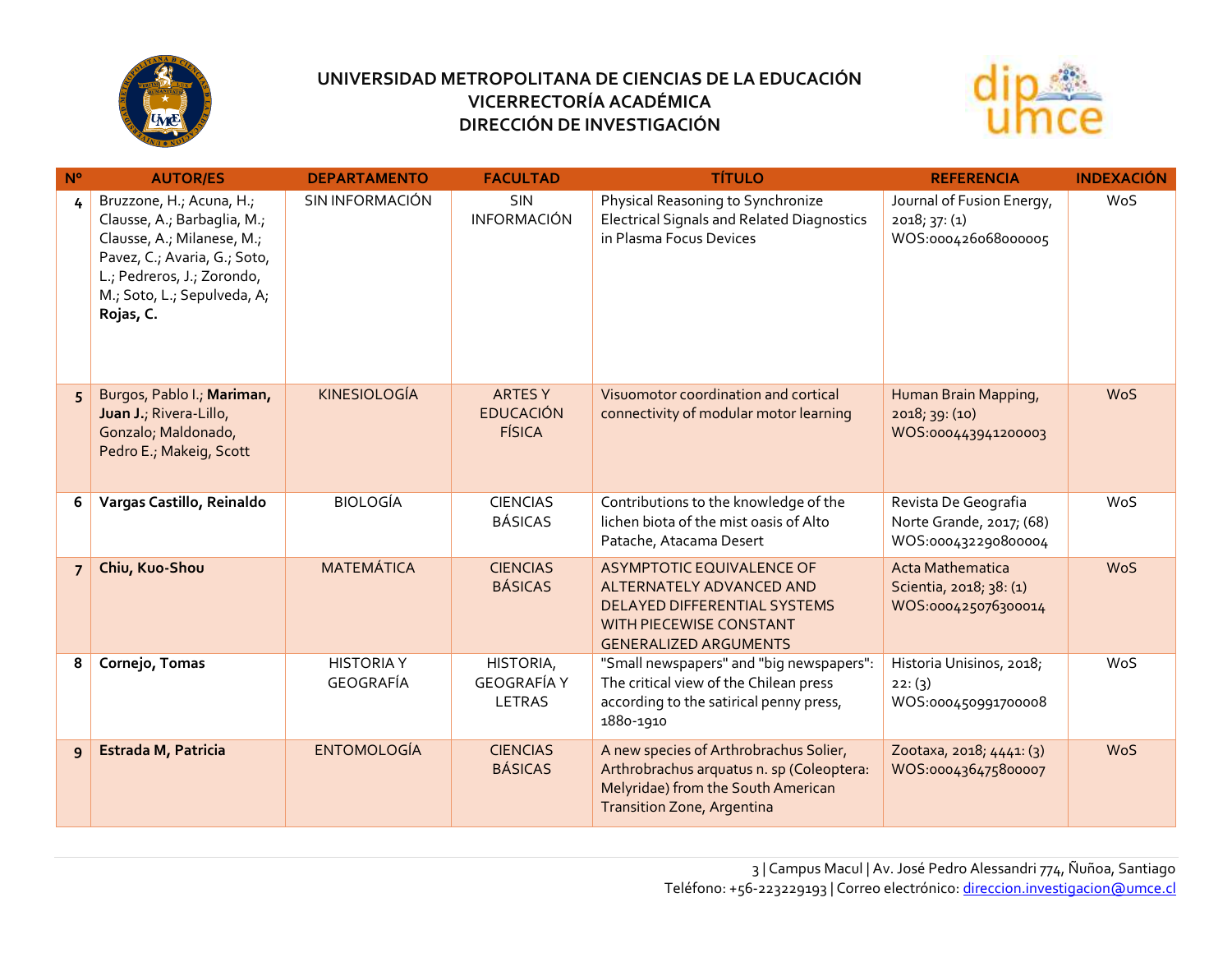



| $N^{\circ}$ | <b>AUTOR/ES</b>                                                                             | <b>DEPARTAMENTO</b>    | <b>FACULTAD</b>                        | <b>TÍTULO</b>                                                                                                                             | <b>REFERENCIA</b>                                                                        | <b>INDEXACIÓN</b> |
|-------------|---------------------------------------------------------------------------------------------|------------------------|----------------------------------------|-------------------------------------------------------------------------------------------------------------------------------------------|------------------------------------------------------------------------------------------|-------------------|
| 10          | Frias-Lasserre, Daniel;<br>Villagra, Cristian A.                                            | <b>ENTOMOLOGÍA</b>     | <b>CIENCIAS</b><br><b>BÁSICAS</b>      | The Importance of ncRNAs as Epigenetic<br>Mechanisms in Phenotypic Variation and<br>Organic Evolution                                     | Frontiers in Microbiology,<br>2017; 8:<br>WOS:000418591800001                            | WoS               |
| 11          | Frias-Lasserre, Daniel;<br>Villagra, Cristian A.                                            | <b>ENTOMOLOGÍA</b>     | <b>CIENCIAS</b><br><b>BÁSICAS</b>      | Stress in the Educational System as a<br>Potential Source of Epigenetic Influences<br>on Children's Development and Behavior              | <b>Frontiers in Behavioral</b><br>Neuroscience, 2018; 12:<br>(WOS:000438527900001)       | <b>WoS</b>        |
| 12          | Garrido, C.; Campos-<br>Vallette, M. M.; Diaz-<br>Fleming, G.; Carcamo, J. J.               | QUÍMICA                | <b>CIENCIAS</b><br><b>BÁSICAS</b>      | Surface enhanced Raman scattering and<br>theoretical characterization of the gallic<br>acid anion silver surface interaction              | Vibrational Spectroscopy,<br>2017; 93:<br>(WOS:000418986800002)                          | WoS               |
| 13          | Gonzalez, Christian R.;<br>Elgueta, Mario, Ramirez,<br>Francisco                            | <b>ENTOMOLOGÍA</b>     | <b>CIENCIAS</b><br><b>BÁSICAS</b>      | A catalog of Acroceridae (Diptera) from<br>Chile                                                                                          | Zootaxa, 2018; 4374: (3)<br>(WOS:000422744500006                                         | <b>WoS</b>        |
| 14          | Henriquez-Piskulich,<br>Patricia; Villagra, Cristian;<br>Vera, Alejandro;<br>Sandoval, Gino | <b>ENTOMOLOGÍA</b>     | <b>CIENCIAS</b><br><b>BÁSICAS</b>      | Along urbanization sprawl, exotic plants<br>distort native bee (Hymenoptera:<br>Apoidea) assemblages in high elevation<br>Andes ecosystem | Peerj, 2018; 6:<br>(WOS:000452327400010)                                                 | <b>WoS</b>        |
| 15          | Ibanez-Salgado, Nolfa;<br>Druker-Ibanez, Sofia                                              | <b>ED. DIFERENCIAL</b> | <b>FILOSOFÍA Y</b><br><b>EDUCACIÓN</b> | Intercultural education in Chile from the<br>perspective of the actors: a co-<br>construction                                             | Convergencia-Revista De<br>Ciencias Sociales, 2018;<br>$(78)$ ]<br>(WOS:000443243100009) | <b>WoS</b>        |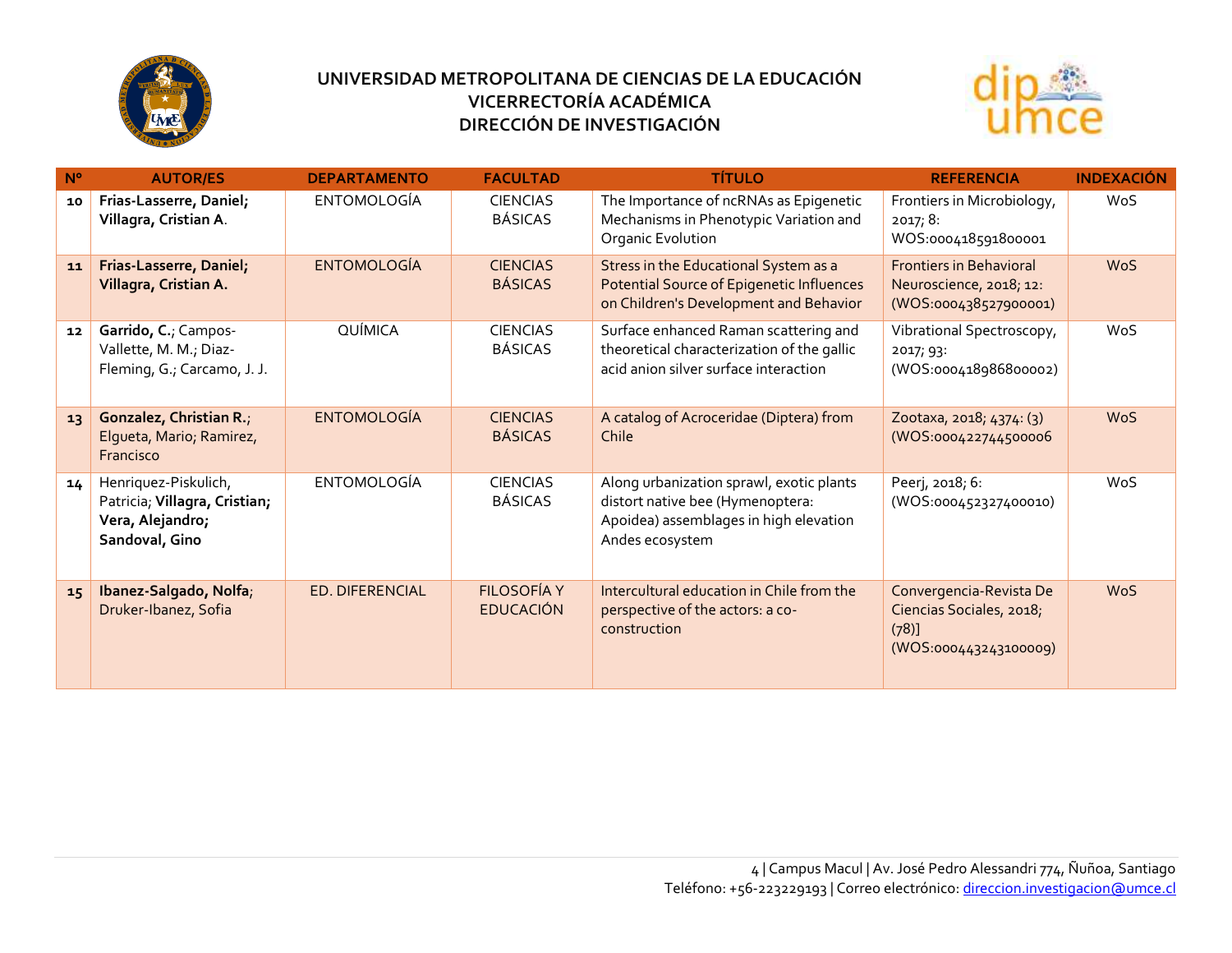



| N <sup>o</sup> | <b>AUTOR/ES</b>                                                                                                                                                                                               | <b>DEPARTAMENTO</b> | <b>FACULTAD</b>                                    | <b>TÍTULO</b>                                                                                                               | <b>REFERENCIA</b>                                                            | <b>INDEXACIÓN</b> |
|----------------|---------------------------------------------------------------------------------------------------------------------------------------------------------------------------------------------------------------|---------------------|----------------------------------------------------|-----------------------------------------------------------------------------------------------------------------------------|------------------------------------------------------------------------------|-------------------|
| 16             | Leao, I. C.; Canto Martins,<br>B. L.; Pereira de Oliveira,<br>G.; de Medeiros, J. R.;<br>Canto Martins, B. L.; Alves,<br>S., Cortes, C, Brucalassi,<br>A.; Pasquini, L.; Melo, C. H.<br>F.; de Freitas, D. B. | <b>FÍSICA</b>       | <b>CIENCIAS</b><br><b>BÁSICAS</b>                  | Incidence of planet candidates in open<br>clusters and a planet confirmation                                                | Astronomy &<br>Astrophysics, 2018; 620:<br>(WOS:000452713700006)             | WoS               |
| 17             | Medrano, Fernando;<br>Cerpa, Patrich; Reyes,<br>Diego; Cuevas, Cristian                                                                                                                                       | <b>ENTOMOLOGÍA</b>  | <b>CIENCIAS</b><br><b>BÁSICAS</b>                  | Observations on the breeding behavior of<br>the Variable Hawk (Geranoaetus<br>polyosoma) in the Atacama Desert, Chile       | Revista Brasileira De<br>Ornitologia, 2017, 25: (4)<br>(WOS:000429456000003) | <b>WoS</b>        |
| 18             | Polo Molina, Fernanda;<br>Acuna Robertson, Ximena                                                                                                                                                             | ED. DIFERENCIAL     | FILOSOFÍA Y<br><b>EDUCACIÓN</b>                    | Didactics strategies to develop the<br>narrative discourse in preschool children<br>with Specific Language Impairment (SLI) | Revista Signos, 2018; 51:<br>(98)<br>(WOS:000450720800007)                   | WoS               |
| 19             | Molina-Sotomayor,<br>Edgardo, Rodriguez,<br>Fernando; Arreguin-<br>Moreno, Rocio; Pradas,<br>Francisco; Antonio Leon,<br>Juan; Antonio Gonzalez-<br>Jurado, Jose                                              | <b>DEFDER</b>       | <b>ARTESY</b><br><b>EDUCACIÓN</b><br><b>FÍSICA</b> | Effects of exercise on the cognition of<br>older women treated with lovastatin                                              | Biomedica, 2018; 38: (4)]<br>(WOS:000449455600014)                           | <b>WoS</b>        |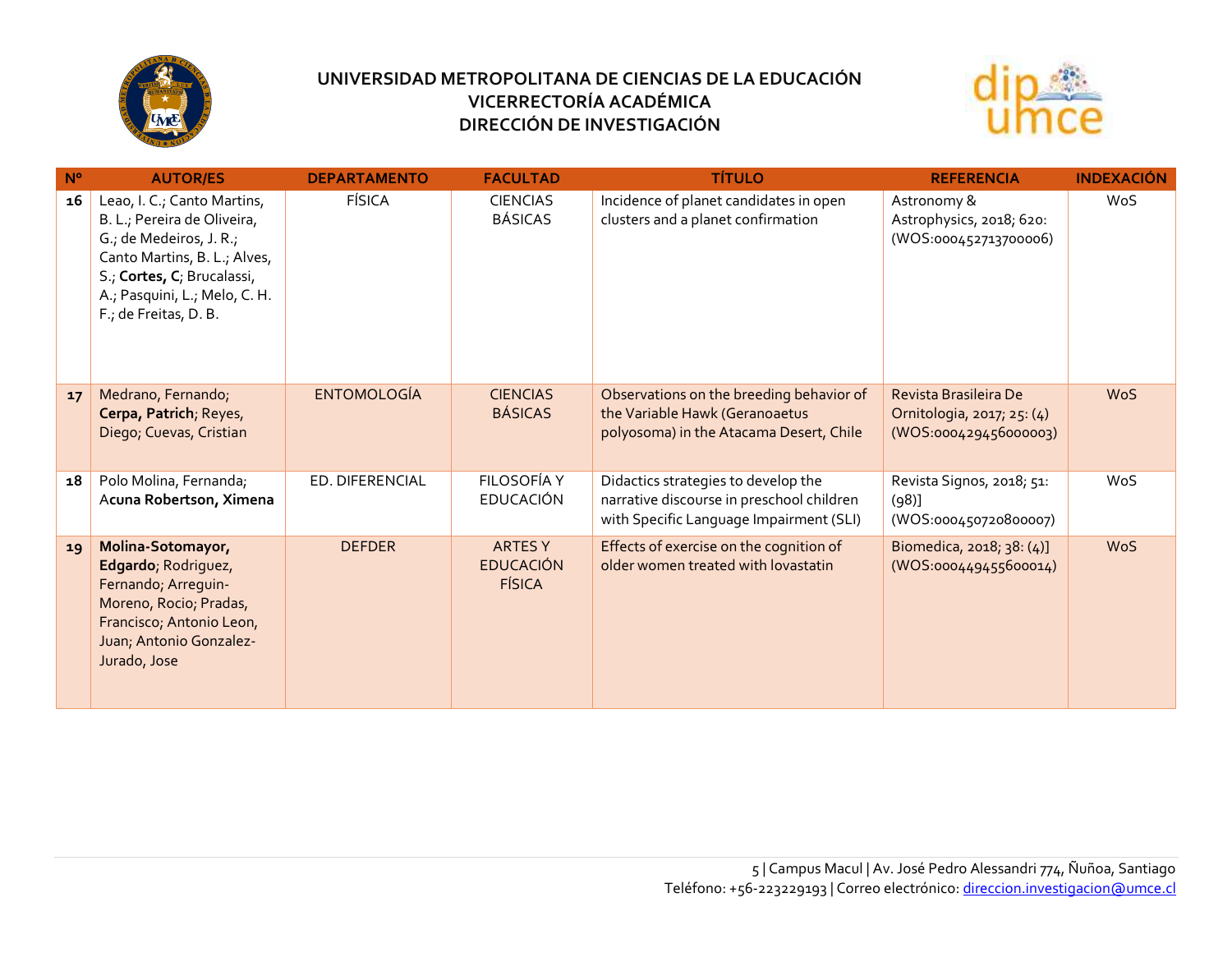



| $N^{\circ}$ | <b>AUTOR/ES</b>                                                                                                                                                | <b>DEPARTAMENTO</b> | <b>FACULTAD</b>                                    | <b>TÍTULO</b>                                                                                                                                       | <b>REFERENCIA</b>                                                         | <b>INDEXACIÓN</b> |
|-------------|----------------------------------------------------------------------------------------------------------------------------------------------------------------|---------------------|----------------------------------------------------|-----------------------------------------------------------------------------------------------------------------------------------------------------|---------------------------------------------------------------------------|-------------------|
| 20          | Antonio Munoz-Reyes,<br>Jose; Polo, Pablo;<br>Anabalon, Karen; Hidalgo-<br>Rasmussen, Carlos;<br>Valenzuela, Nohelia;<br>Guerra, Romulo;<br>Turiegano, Enrique | <b>POSTGRADO</b>    | DIRECCIÓN DE<br>POSTGRADO                          | Sexual Differences and Associations<br>between Aggressiveness and Quality of<br>Life in Late Adolescents                                            | Current Psychology,<br>2018; 37: (1)<br>(WOS:000427195600004)             | WoS               |
| 21          | Plaza, Daniel                                                                                                                                                  | ED. BÁSICA          | <b>FILOSOFÍA Y</b><br><b>EDUCACIÓN</b>             | The experience and the writing. Interview<br>with Mike Wilson                                                                                       | Taller De Letras, 2018;<br>(63)]<br>(WOS:000456644600019)                 | <b>WoS</b>        |
| 22          | Caroli Rezende, Marcos;<br>Aliaga, Carolina; Vidal,<br>Matias; Barriga, German                                                                                 | QUÍMICA             | <b>CIENCIAS</b><br><b>BÁSICAS</b>                  | Visualization of Phase-Transfer Catalysis<br>through Charge-Transfer Complexes                                                                      | Journal of Chemical<br>Education, 2018; 95: (9)]<br>(WOS:000445440100026) | WoS               |
| 23          | Rivera-Hutinel, Antonio;<br>Acevedo-Orellana,<br>Fernando                                                                                                      | <b>ENTOMOLOGÍA</b>  | <b>CIENCIAS</b><br><b>BÁSICAS</b>                  | Floral and reproductive biology of<br>Escallonia pulverulenta (Ruiz et Pav.) Pers.<br>(Escalloniaceae) and its relationship with<br>floral visitors | Gayana Botanica, 2017;<br>74:(1)]<br>(WOS:000424541900007)                | <b>WoS</b>        |
| 24          | Ortega Saenz, Fernanda                                                                                                                                         | <b>MÚSICA</b>       | <b>ARTESY</b><br><b>EDUCACIÓN</b><br><b>FÍSICA</b> | XVIII International Contemporary Music<br>Festival                                                                                                  | Revista Musical Chilena,<br>2018; 72: (229)]<br>(WOS:000439240300010)     | <b>WoS</b>        |
| 25          | Vera Sanchez, Alejandro                                                                                                                                        | <b>BIOLOGÍA</b>     | <b>CIENCIAS</b><br><b>BÁSICAS</b>                  | Two new species of Diamphipnoidae<br>(Insecta: Plecoptera) from Chile, with<br>description of adults and eggs                                       | Zootaxa, 2018; 4527: (1)]<br>(WOS:000451908400004)                        | <b>WoS</b>        |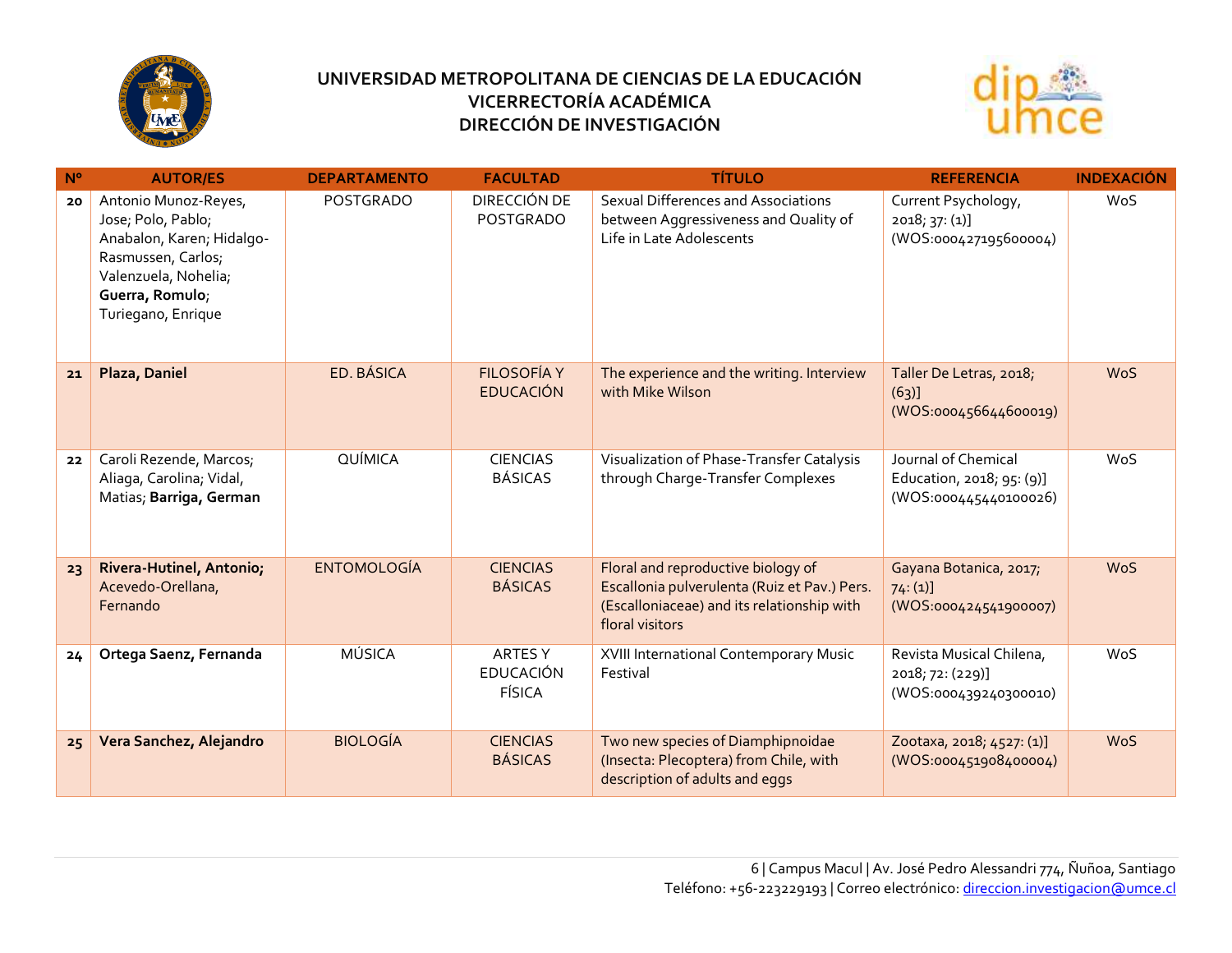



| N <sup>o</sup> | <b>AUTOR/ES</b>                                                                                                                                                                         | <b>DEPARTAMENTO</b> | <b>FACULTAD</b>                                     | <b>TÍTULO</b>                                                                                                                                                        | <b>REFERENCIA</b>                                                                                                                           | <b>INDEXACIÓN</b> |
|----------------|-----------------------------------------------------------------------------------------------------------------------------------------------------------------------------------------|---------------------|-----------------------------------------------------|----------------------------------------------------------------------------------------------------------------------------------------------------------------------|---------------------------------------------------------------------------------------------------------------------------------------------|-------------------|
| 26             | Torrico-Bazoberry, Daniel;<br>Aquilera-Olivares, Daniel;<br>Niemeyer, Hermann M.;<br>Pinto, Carlos F.; Caceres-<br>Sanchez, Liliana; Flores-<br>Prado, Luis; Fonturbel,<br>Francisco E. | <b>ENTOMOLOGÍA</b>  | <b>CIENCIAS</b><br><b>BÁSICAS</b>                   | Kin recognition in a subsocial treehopper<br>(Hemiptera: Membracidae)                                                                                                | Ecological Entomology,<br>2018, 43: (3)<br>(WOS:000431494500009)                                                                            | WoS               |
| 27             | Vargas, Hector A.;<br>Rasmann, Sergio; Ramirez-<br>Verdugo, Pamela; Villagra,<br>Cristian A.                                                                                            | <b>ENTOMOLOGÍA</b>  | <b>CIENCIAS</b><br><b>BÁSICAS</b>                   | Lioptilodes friasi (Lepidoptera:<br>Pterophoridae) Niche Breadth in the<br><b>Chilean Mediterranean Matorral Biome:</b><br><b>Trophic and Altitudinal Dimensions</b> | Neotropical Entomology,<br>2018; 47: (1)<br>(WOS:000425987400008)                                                                           | <b>WoS</b>        |
| 28             | Vera, Alejandro;<br>Schapheer, Constanza                                                                                                                                                | <b>BIOLOGÍA</b>     | <b>CIENCIAS</b><br><b>BÁSICAS</b>                   | Austroectobius invunche: new genus and<br>species of Ectobiidae for Chile (Insecta,<br>Blattaria)                                                                    | Zootaxa, 2018; 4500: (1)]<br>(WOS:000447314700007)                                                                                          | WoS               |
| 29             | Barrios Vergara, M.; Llach<br>Fernandez, L.; Osorio<br>Fuentealba, C.; Sacomori,<br>C., Ocaranza Ozimica, J.,<br>Giner Costagliola, V                                                   | <b>KINESIOLOGÍA</b> | <b>ARTES Y</b><br><b>EDUCACIÓN</b><br><b>FÍSICA</b> | <b>VO<sub>2</sub> INDIRECT MAXIMUM AND FITNESS</b><br>AGE OF SEDENTARY AND NON-<br><b>SEDENTARY</b>                                                                  | Revista Internacional De<br>Medicina Y Ciencias De La<br><b>Actividad Fisica Y Del</b><br>Deporte, 2018; 18: (71)]<br>(WOS:000444719800006) | <b>WoS</b>        |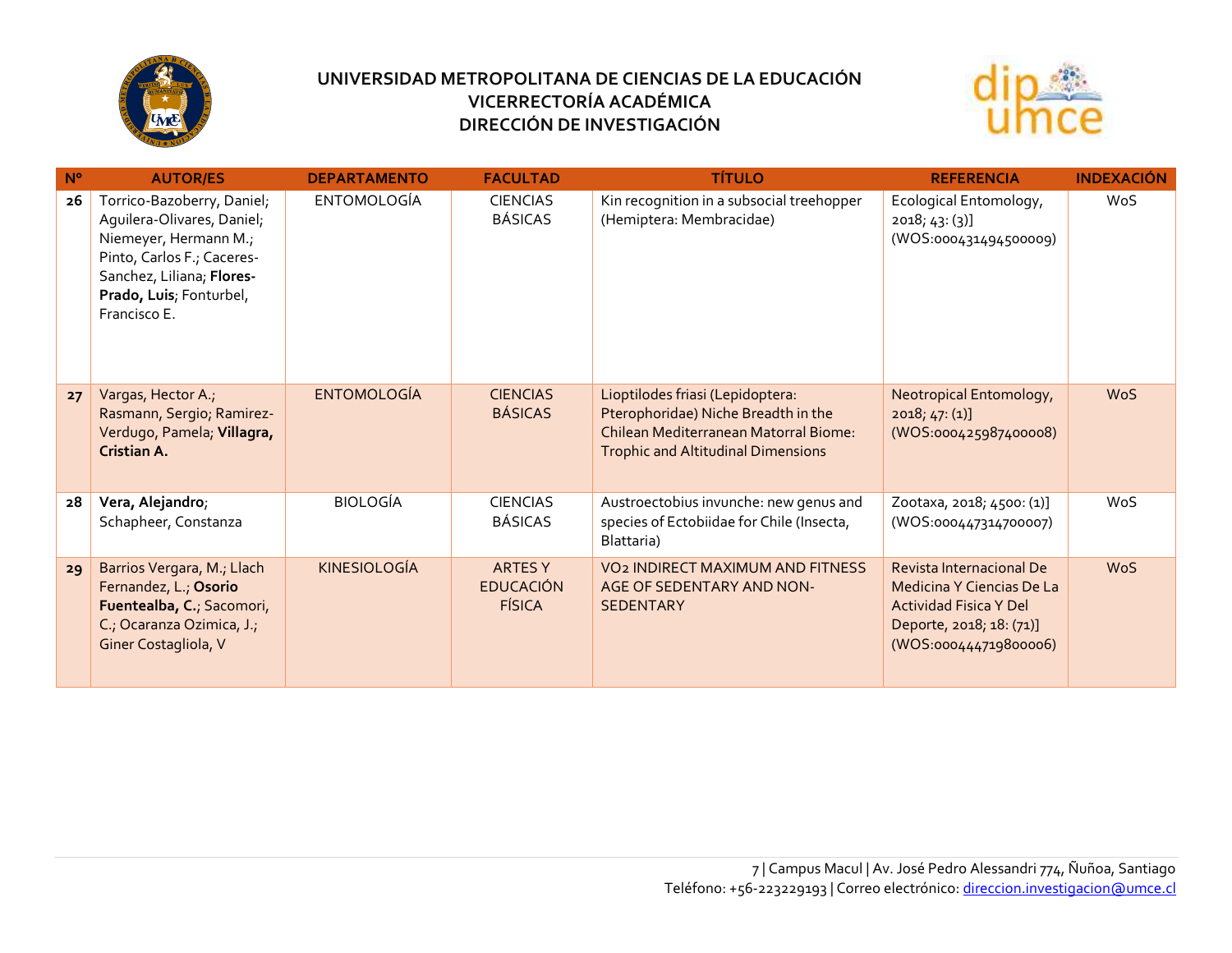



| $N^{\circ}$ | <b>AUTOR/ES</b>                                                                                                                                             | <b>DEPARTAMENTO</b> | <b>FACULTAD</b>                                  | <b>TÍTULO</b>                                                                                                                      | <b>REFERENCIA</b>                                                                                                   | <b>INDEXACIÓN</b>        |
|-------------|-------------------------------------------------------------------------------------------------------------------------------------------------------------|---------------------|--------------------------------------------------|------------------------------------------------------------------------------------------------------------------------------------|---------------------------------------------------------------------------------------------------------------------|--------------------------|
| 30          | Ximena Briones, O.;<br>Campodonico, Paola R.;<br>Tapia, Ricardo A.; Urzua,<br>Marcela; Contreras,<br>Renato; Leiva, Angel;<br>Gonzalez-Navarrete,<br>Javier | QUÍMICA             | <b>CIENCIAS</b><br><b>BÁSICAS</b>                | Synthesis and characterization of poly<br>(ionic liquid) derivatives of N-alkyl<br>quaternized poly(4-vinylpyridine)               | Reactive & Functional<br>Polymers, 2018; 124:<br>(WOS:000429499900008)                                              | <b>WoS</b>               |
| 31          | <b>Madrid Zan, Alejandro</b><br><b>Marco</b>                                                                                                                | <b>FILOSOFÍA</b>    | <b>FILOSOFÍA Y</b><br><b>EDUCACIÓN</b>           | FRANCISCO BILBAO AND THE<br><b>REPUBLICS</b>                                                                                       | Anales De Literatura<br>Chilena, 2017; 18: (28)]<br>(WOS:000424731200001)                                           | <b>WoS</b>               |
| 32          | GILDA TASSARA CHOLGA<br><b>MARIA DIAZ D</b>                                                                                                                 | <b>FRANCÉS</b>      | HISTORIA,<br><b>GEOGRAFÍA Y</b><br><b>LETRAS</b> | OBSERVACION DIDACTICA DE LA<br>PRONUNCIACION EN UN CORPUS<br>AUTENTICO DEL FRANCES HABLADO                                         | NUEVA REVISTA DEL<br>PACIFICO, 2017, vol., vol.<br>suple., n. 66, n. suple. p.<br>78 - 98                           | SciELO Chile -<br>No WOS |
| 33          | <b>JAIME GALGANI MUÑOZ</b>                                                                                                                                  | CASTELLANO          | HISTORIA,<br><b>GEOGRAFÍA Y</b><br><b>LETRAS</b> | PASEO ESCRITURAL DE AUGUSTO<br>D'HALMAR DURANTE LA PRIMERA<br><b>GUERRA MUNDIAL EN PARIS</b>                                       | <b>LITERATURAY</b><br>LINGUISTICA, 2018, vol.,<br>vol. suple., n. 38, n. suple.<br>$p.77 - 101$                     | <b>SCOPUS</b>            |
| 34          | ALVARO AROS-NUÑEZ<br><b>ANA MARIA FIGUEROA-</b><br><b>ESPINOLA</b><br><b>M SOLEDAD RODRIGUEZ</b><br><b>NOLFA IBAÑEZ-</b><br><b>SALGADO</b>                  | ED. DIFERENCIAL     | <b>FILOSOFÍA Y</b><br><b>EDUCACIÓN</b>           | <b>INTERCULTURALIDAD EN LA</b><br>FORMACION DOCENTE: UN APORTE<br>DESDE LAS VOCES DE PERSONAS DE<br><b>LOS PUEBLOS ORIGINARIOS</b> | <b>ESTUDIOS</b><br><b>PEDAGOGICOS</b><br>(VALDIVIA), 2018, vol. 44,<br>vol. suple., n. 1, n. suple.<br>p. 225 - 239 | <b>SCOPUS</b>            |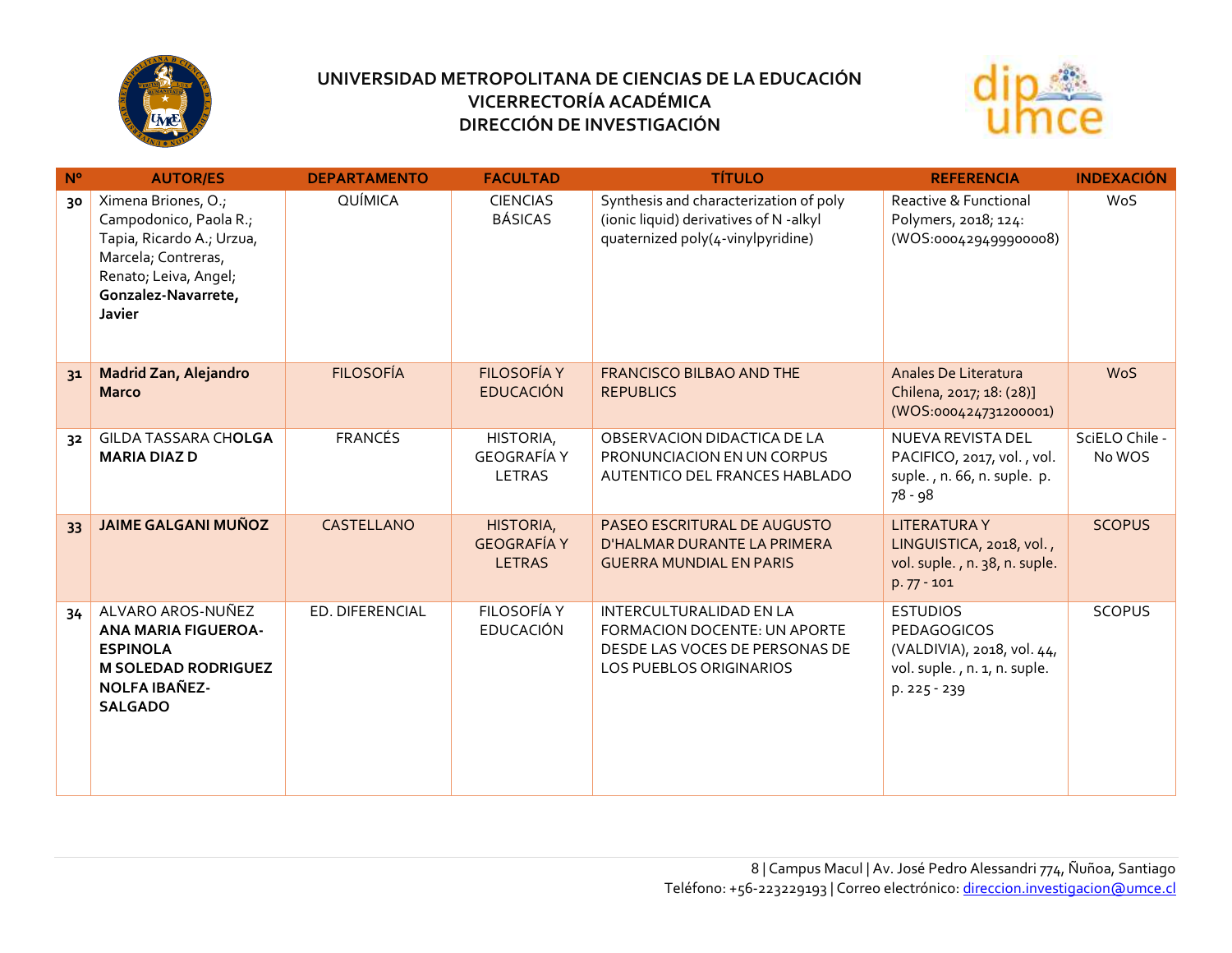



| $N^{\circ}$ | <b>AUTOR/ES</b>                                                                                       | <b>DEPARTAMENTO</b> | <b>FACULTAD</b>                                     | <b>TÍTULO</b>                                                                                                                                                              | <b>REFERENCIA</b>                                                                                                                                 | <b>INDEXACIÓN</b>        |
|-------------|-------------------------------------------------------------------------------------------------------|---------------------|-----------------------------------------------------|----------------------------------------------------------------------------------------------------------------------------------------------------------------------------|---------------------------------------------------------------------------------------------------------------------------------------------------|--------------------------|
| 35          | <b>JESUS TEJADA-GIMENEZ</b><br><b>M ALICIA VENEGAS-</b><br><b>THAYER</b><br><b>TOMAS THAYER-MOREL</b> | <b>MÚSICA</b>       | <b>ARTES Y</b><br><b>EDUCACIÓN</b><br><b>FÍSICA</b> | <b>RECURSOS INFORMATICOS PARA EL</b><br>APRENDIZAJE DE LAS MATEMATICAS<br><b>MEDIANTE METAFORAS MUSICALES: EL</b><br>PROCESO DE CREACION Y EVALUACION<br><b>DE PICALAB</b> | <b>ESTUDIOS</b><br><b>PEDAGOGICOS</b><br>(VALDIVIA), 2018, vol. 44,<br>vol. suple., n. 1, n. suple.<br>p. 351 - 376                               | <b>SCOPUS</b>            |
| 36          | <b>LUIS CLAUDIO CORTES</b><br><b>PICAZO</b><br><b>MARIA ELENA RETAMAL</b><br><b>RUIZ</b>              | <b>ARTES</b>        | <b>ARTESY</b><br><b>EDUCACIÓN</b><br><b>FÍSICA</b>  | <b>IRRUPCION POSTFEMINISTA EN CHILE A</b><br>TRAVES DE LAS ARTES VISUALES Y LA<br>PERFORMANCE                                                                              | UNIVERSUM (TALCA)<br><b>REVISTA DE</b><br><b>HUMANIDADES Y</b><br>CIENCIAS SOCIALES,<br>2017, vol. 32, vol. suple.,<br>n. 2, n. suple. p. 29 - 45 | SciELO Chile -<br>No WOS |
| 37          | <b>CHRISTIAN R GONZALEZ</b><br><b>ERICK YABAR L</b><br><b>LIZETH PAUCAR D</b>                         | <b>ENTOMOLOGÍA</b>  | <b>CIENCIAS</b><br><b>BÁSICAS</b>                   | <b>GENEROS GONIINI (DIPTERA:</b><br>TACHINIDAE: EXORISTIINAE) DE CUSCO<br>PERU: CLAVE REDESCRIPCIONES Y<br><b>DISTRIBUCION</b>                                             | IDESIA (ARICA), 2018,<br>vol. 36, vol. suple., n. 1, n.<br>suple. p. 91 - 104                                                                     | <b>SCOPUS</b>            |
| 38          | <b>CHRISTIAN R</b><br><b>GONZALEZCHRISTOPHER</b><br>OSESLORENA<br>LLANOSMARIO ELGUETA                 | <b>ENTOMOLOGÍA</b>  | <b>CIENCIAS</b><br><b>BÁSICAS</b>                   | CALLIPHORIDAE FROM CHILE: KEY TO<br>THE GENERA AND SPECIES (DIPTERA:<br>OESTROIDEA)                                                                                        | ANALES DEL INSTITUTO<br>DE LA PATAGONIA, 2017,<br>vol. 45, vol. suple., n. 3, n.<br>suple. p. 19 - 27                                             | SciELO Chile -<br>No WOS |
| 39          | Henríquez-Piskulich P.,<br>Vera A., Sandoval G.,<br>Villagra C.                                       | <b>BIOLOGÍA</b>     | <b>CIENCIAS</b><br><b>BÁSICAS</b>                   | Along urbanization sprawl, exotic plants<br>distort native bee (Hymenoptera:<br>Apoidea) assemblages in high elevation<br>Andes ecosystem                                  | PeerJ                                                                                                                                             | <b>SCOPUS</b>            |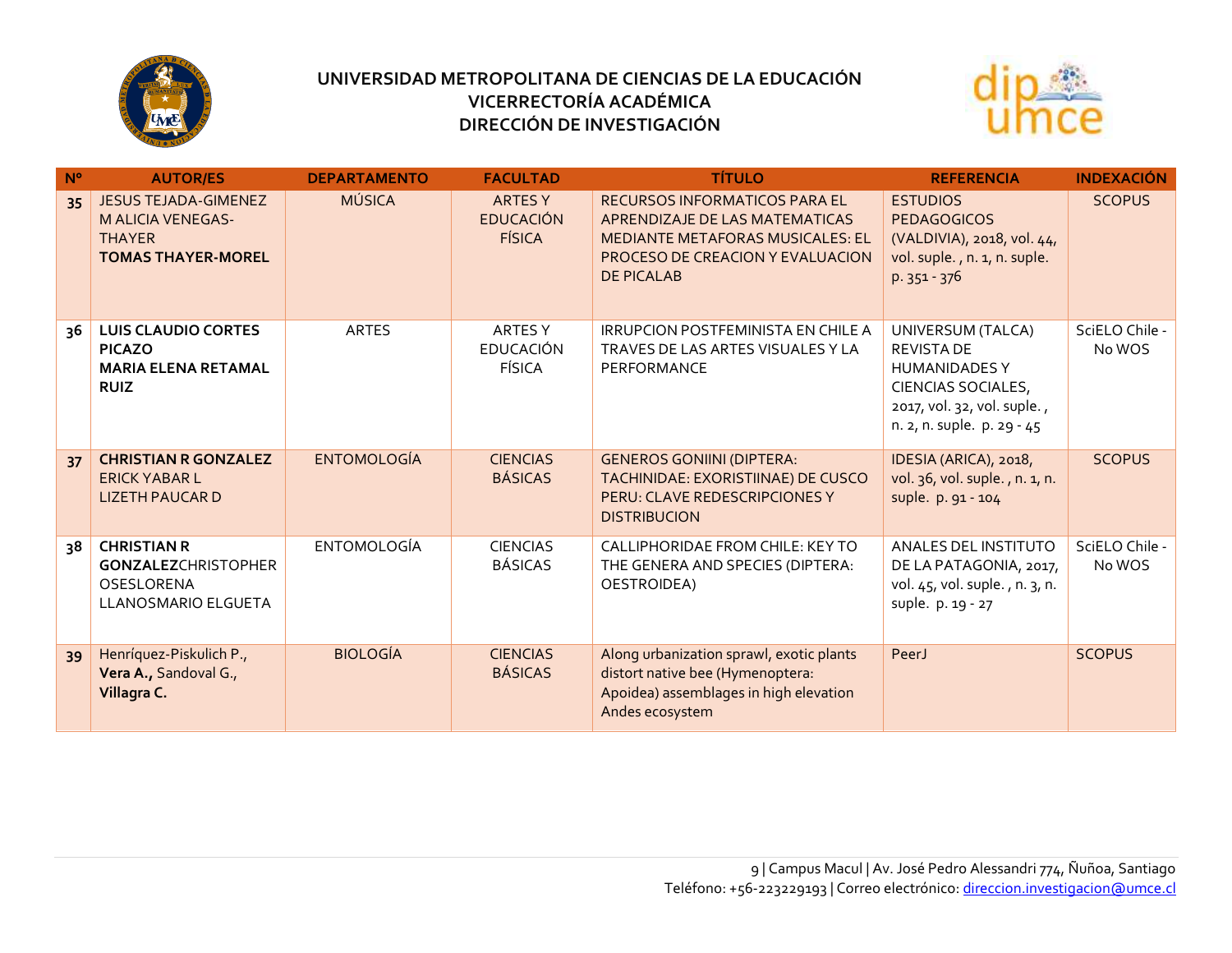



| $N^{\circ}$ | <b>AUTOR/ES</b>                                                                                                                                               | <b>DEPARTAMENTO</b>    | <b>FACULTAD</b>                   | <b>TÍTULO</b>                                                                                                                                                                                                                                            | <b>REFERENCIA</b>                                        | <b>INDEXACIÓN</b> |
|-------------|---------------------------------------------------------------------------------------------------------------------------------------------------------------|------------------------|-----------------------------------|----------------------------------------------------------------------------------------------------------------------------------------------------------------------------------------------------------------------------------------------------------|----------------------------------------------------------|-------------------|
| 40          | Tapia-Garay V., Figueroa<br>D.P., Maldonado A., Frías-<br>Laserre D., Gonzalez C.R.,<br>Parra A., Canals L., Apt W.,<br>Alvarado S., Cáceres D.,<br>Canals M. | <b>ENTOMOLOGÍA</b>     | <b>CIENCIAS</b><br><b>BÁSICAS</b> | Assessing the risk zones of chagas' disease<br>in chile, in a world marked by global<br>climatic change                                                                                                                                                  | Memorias do Instituto<br>Oswaldo Cruz                    | <b>SCOPUS</b>     |
| 41          | Moreno E.R., López-Cortés<br>F., Moreno L.R.                                                                                                                  | <b>BIOLOGÍA</b>        | <b>CIENCIAS</b><br><b>BÁSICAS</b> | Belief of Chilean biology teacher on the<br>preparation of teaching [Creencias de<br>profesores chilenos de biología sobre la<br>preparación de la enseñanza]                                                                                            | Revista Eureka                                           | <b>SCOPUS</b>     |
| 42          | Peredo M.F.                                                                                                                                                   | ED. BÁSICA             | FILOSOFÍA Y<br><b>EDUCACIÓN</b>   | Institutional justice and mental medicine<br>Against suicide: Chile, 1832-1920 [Justicia<br>institucional y medicina mental frente al<br>Suicidio: Chile, 1832-1920]                                                                                     | Revista de Humanidades                                   | <b>SCOPUS</b>     |
| 43          | Sanhueza De La Cruz J.M.,<br>Elqueta Rosas M.F., Palma<br>González E.E.                                                                                       | <b>SIN INFORMACIÓN</b> | <b>SIN</b><br><b>INFORMACIÓN</b>  | Massification, segmentation and<br>satisfaction in higher education student in<br>Chile: The case of the Law career<br>[Masificación, segmentación y satisfacción<br>en estudiantes de educación superior en<br>Chile: El caso de la carrera de Derecho] | <b>Espacios</b>                                          | <b>SCOPUS</b>     |
| 44          | Pizarro N., Albarracín L.,<br>Gorgorió N.                                                                                                                     | <b>MATEMÁTICA</b>      | <b>CIENCIAS</b><br><b>BÁSICAS</b> | Measurement estimation activities: The<br>interpretation of Primary School teachers<br>[Actividades de Estimación de Medida: La<br>interpretación de los docentes de<br>Educación Primaria]                                                              | <b>Bolema - Mathematics</b><br><b>Education Bulletin</b> | <b>SCOPUS</b>     |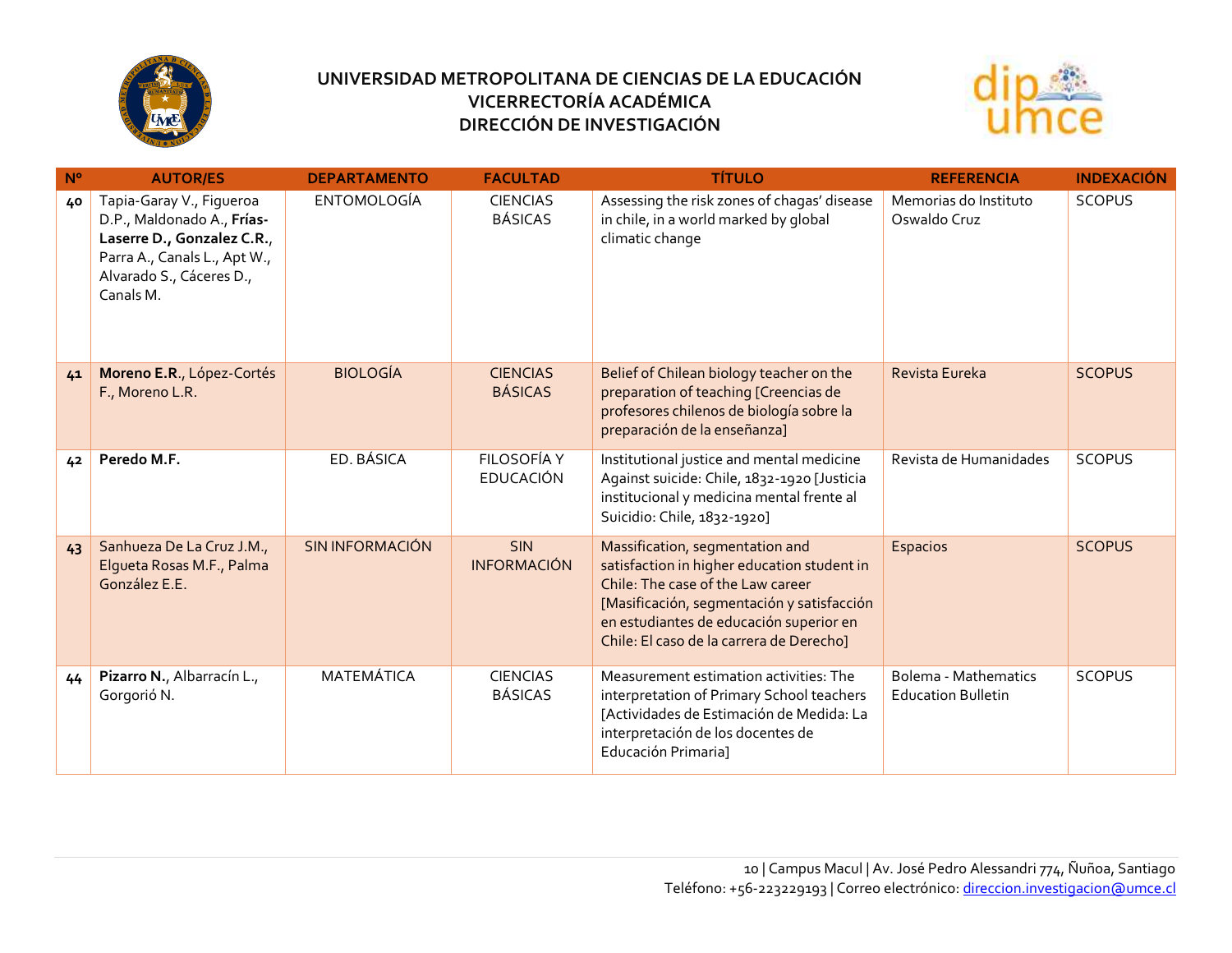



| $N^{\circ}$ | <b>AUTOR/ES</b>                                                                                                                                                                                         | <b>DEPARTAMENTO</b> | <b>FACULTAD</b>                        | <b>TÍTULO</b>                                                                                                           | <b>REFERENCIA</b>                                                                          | <b>INDEXACIÓN</b> |
|-------------|---------------------------------------------------------------------------------------------------------------------------------------------------------------------------------------------------------|---------------------|----------------------------------------|-------------------------------------------------------------------------------------------------------------------------|--------------------------------------------------------------------------------------------|-------------------|
| 45          | Hortsch H., Gormaz-Lobos<br>D., Galarce-Miranda C.,<br>Kersten S., Calisto N.,<br>Maldonado P., Lagos R.,<br>Romero M., Hinojosa J.,<br>Fuentes P., Rojas P.,<br>Schaffeld G., Paulete M.,<br>Millán C. | F. PEDAGÓGICA       | <b>FILOSOFÍA Y</b><br><b>EDUCACIÓN</b> | Pedagogy in engineering: A proposal to<br>improve the training of chilean engineers                                     | <b>International Symposium</b><br>on Project Approaches in<br><b>Engineering Education</b> | <b>SCOPUS</b>     |
| 46          | Schapheer C., Sandoval G.,<br>Villagra C.A.                                                                                                                                                             | <b>ENTOMOLOGÍA</b>  | <b>CIENCIAS</b><br><b>BÁSICAS</b>      | Pest Cockroaches May Overcome<br><b>Environmental Restriction Due to</b><br>Anthropization                              | Journal of medical<br>entomology                                                           | <b>SCOPUS</b>     |
| 47          | Muñoz-Reyes J.A., Polo P.,<br>Valenzuela N., Guerra R.,<br>Anabalón K., Hidalgo-<br>Rasmussen C., Turiégano<br>Ε.                                                                                       | <b>BIOLOGÍA</b>     | <b>CIENCIAS</b><br><b>BÁSICAS</b>      | <b>Sexual Differences and Associations</b><br>between Aggressiveness and Quality of<br>Life in Late Adolescents         | <b>Current Psychology</b>                                                                  | <b>SCOPUS</b>     |
| 48          | Briones O. X., Tapia R.A.,<br>Campodónico P.R., Urzúa<br>M., Leiva Á., Contreras R.,<br>González-Navarrete J.                                                                                           | SIN INFORMACIÓN     | SIN<br><b>INFORMACIÓN</b>              | Synthesis and characterization of poly<br>(ionic liquid) derivatives of N-alkyl<br>quaternized poly(4-vinylpyridine)    | Reactive and Functional<br>Polymers                                                        | <b>SCOPUS</b>     |
| 49          | Frías-Lasserre D.,<br>González C.R., Reyes C.,<br>Alvarado A.L.                                                                                                                                         | <b>ENTOMOLOGÍA</b>  | <b>CIENCIAS</b><br><b>BÁSICAS</b>      | The interspecific hemelytra differences<br>among mepraia species males (Hemiptera,<br>Reduviidae: Triatominae) in Chile | <b>Journal of Medical</b><br>Entomology                                                    | <b>SCOPUS</b>     |